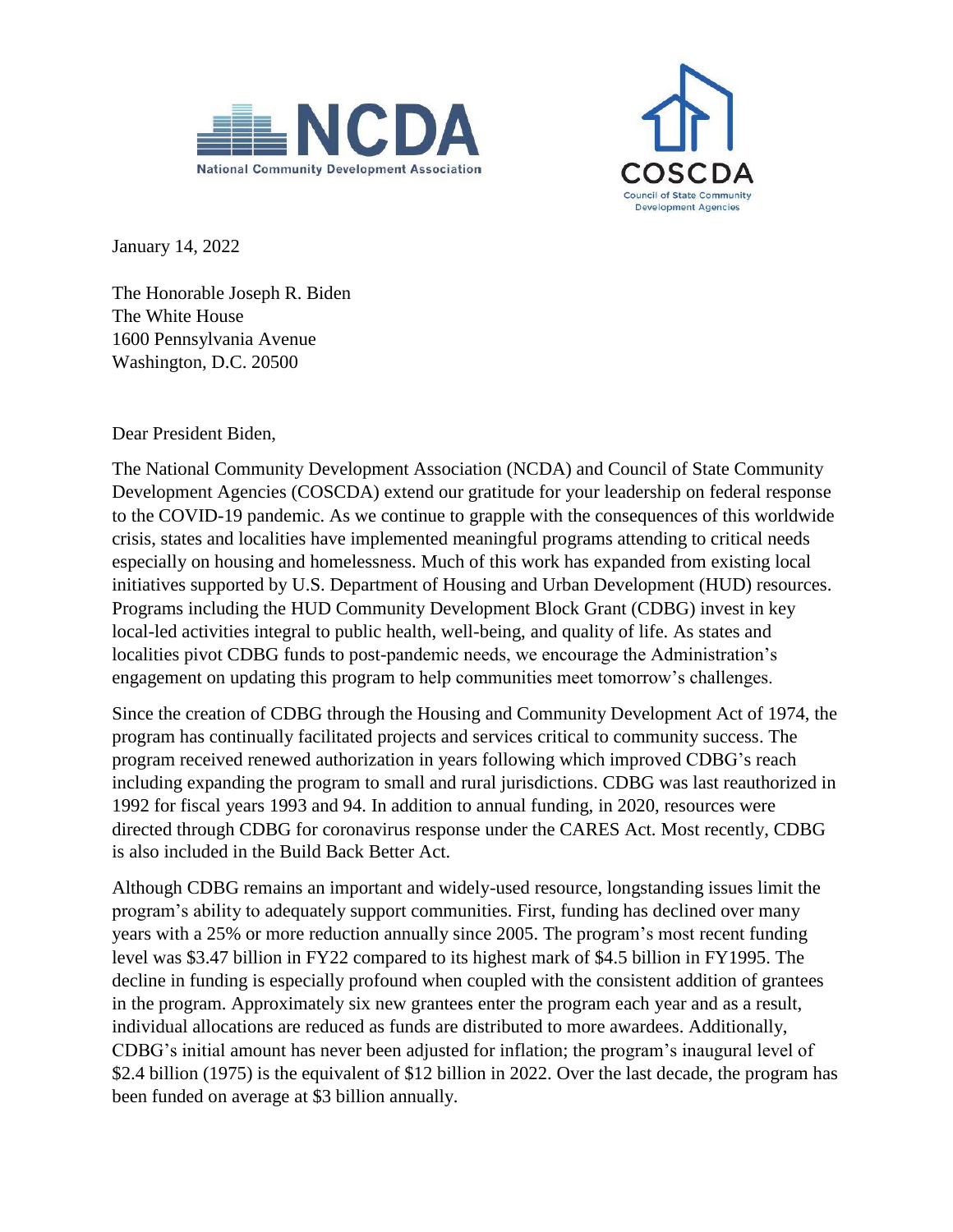Further, CDBG remains limited in supporting housing access and development as well as public services. Though fair housing activities provide important assistance to disadvantaged households, CDBG funds are restricted to aid in these services. The program also cannot fund new construction of housing without the involvement of special community and housing-based groups. While public service activities including workforce training, senior and youth services, and food bank operations are an eligible for funding under CDBG, these activities are capped at 15% of the grantee's total annual award.

Additionally, limitations exist on the amount of funds states are allowed to use for administrative expenses. The program's cap on administrative expenses poses problems for state oversight and management of CDBG funds. With this limitation, states have less ability to use CDBG to help rural communities with planning and capacity-building needs. At the same time, states must match a majority of their administrative costs. State CDBG administrators face irregular funding levels each fiscal cycle and this requirement reduces their ability to properly facilitate their overall administrative costs. The situation is especially burdensome for small states with fewer resources than their larger counterparts.

At this time, legislative action is needed responsive to the aforementioned challenges.

- Increased funding for CDBG is critical so communities can be better supported in development activities; a reauthorization of CDBG which includes a higher authorization level should be prioritized. NCDA and COSCDA propose a reauthorization of CDBG at no less than \$12 billion annually.
- CDBG can be a greater tool for local efforts on housing. Specifically, fair housing and new construction of housing should be added as separate categories for investment under CDBG. The inclusion of these activities in statute allows communities greater ability to apply program funds to housing needs.
- As communities seek opportunities to strengthen assistance to vulnerable populations, localities can apply CDBG for public services although the amount of funds are currently limited to 15% of a grantee's allocation. Additional funding should be available at the grantee's discretion to better support this important public benefit. NCDA and COSCDA recommend an increase of the cap on public service activities to 20%.
- States are permitted to only use 3% of grant funds on administrative expenses. The administrative cap fails to sufficiently invest in state oversight of funds in addition to critical technical assistance for small localities. Additionally, states are responsible for matching the vast majority of funds used on administrative costs. This proves burdensome for state CDBG administrating departments which face inconsistent budget levels each fiscal cycle. In response, an update is recommended increasing the state administrative cap to 5%. Further, an increase is suggested to raise the matching threshold on states' administrative costs to expenses over the first \$500,000.

CDBG has proven successful in fostering community-led initiatives and investing in activities benefitting low- and moderate-income populations. To enhance the program's impact and expand use of funds for local needs, legislative renewal is needed at this time. NCDA and COSCDA have partnered with Rep. Emanuel Cleaver, chair of the House Financial Services